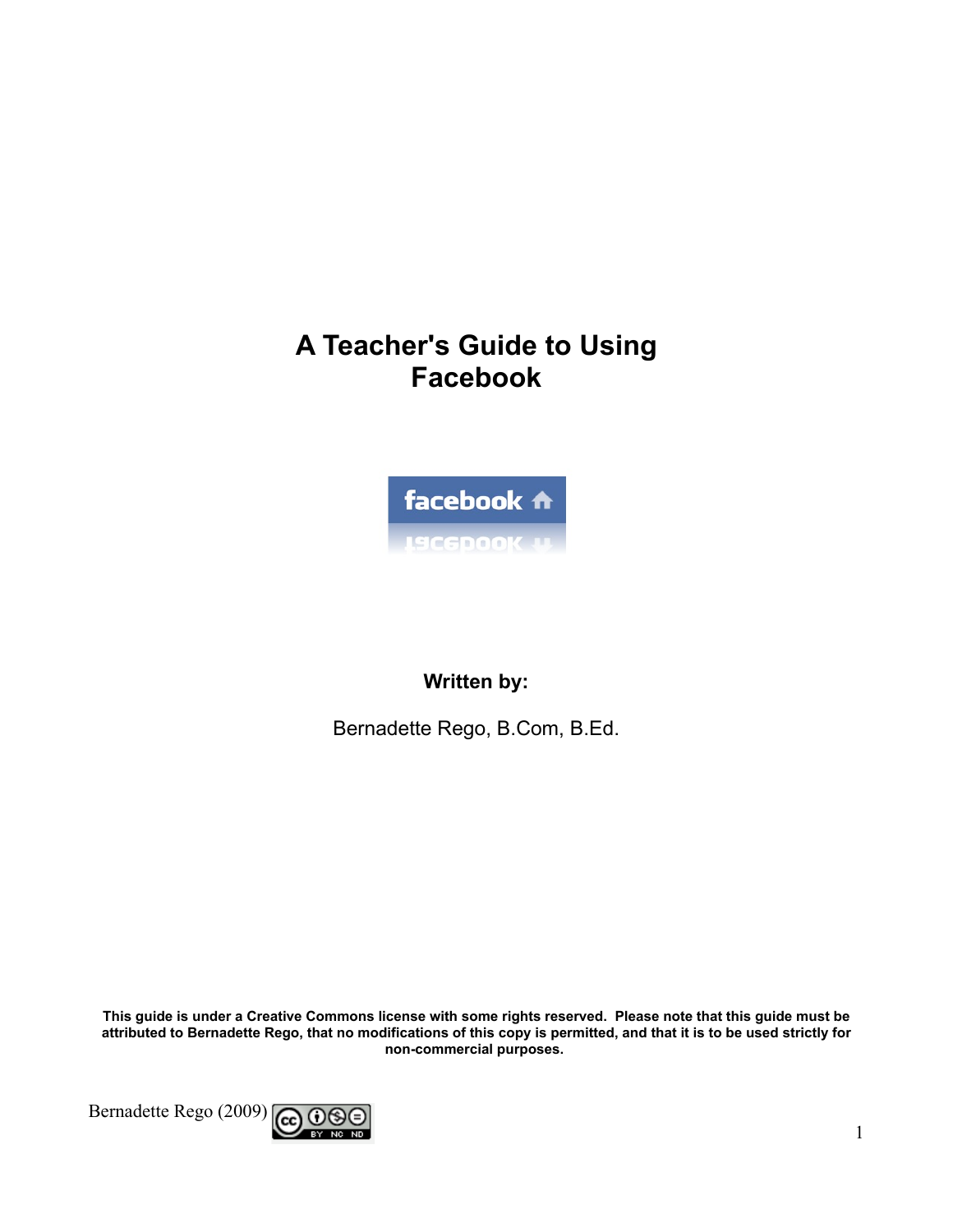### **Table of Contents**

- $3<sup>1</sup>$ Introduction
- $\overline{4}$ Profile Choices on Facebook
- 5 I. Not Listing Your Profile
- ii. Creating a Profile Strictly for Classroom/Professional Use 8
- iii. Creating a General Profile with Filtering  $10<sup>°</sup>$
- **Filtering Options**  $12<sup>2</sup>$
- iv. Creating a Public Profile  $14$
- To Add or Not to Add: A Cautionary Note about Facebook Applications  $15<sub>15</sub>$
- Joining Groups on Facebook  $16$
- Establishing a Personal Learning Network (PLN) on Facebook  $17$
- **Establishing Professional Boundaries with Students** 19
- The Implications of Having Access to Student Information on Facebook 20
- Dealing with Colleagues on Facebook  $21$
- 22 Author's Final Note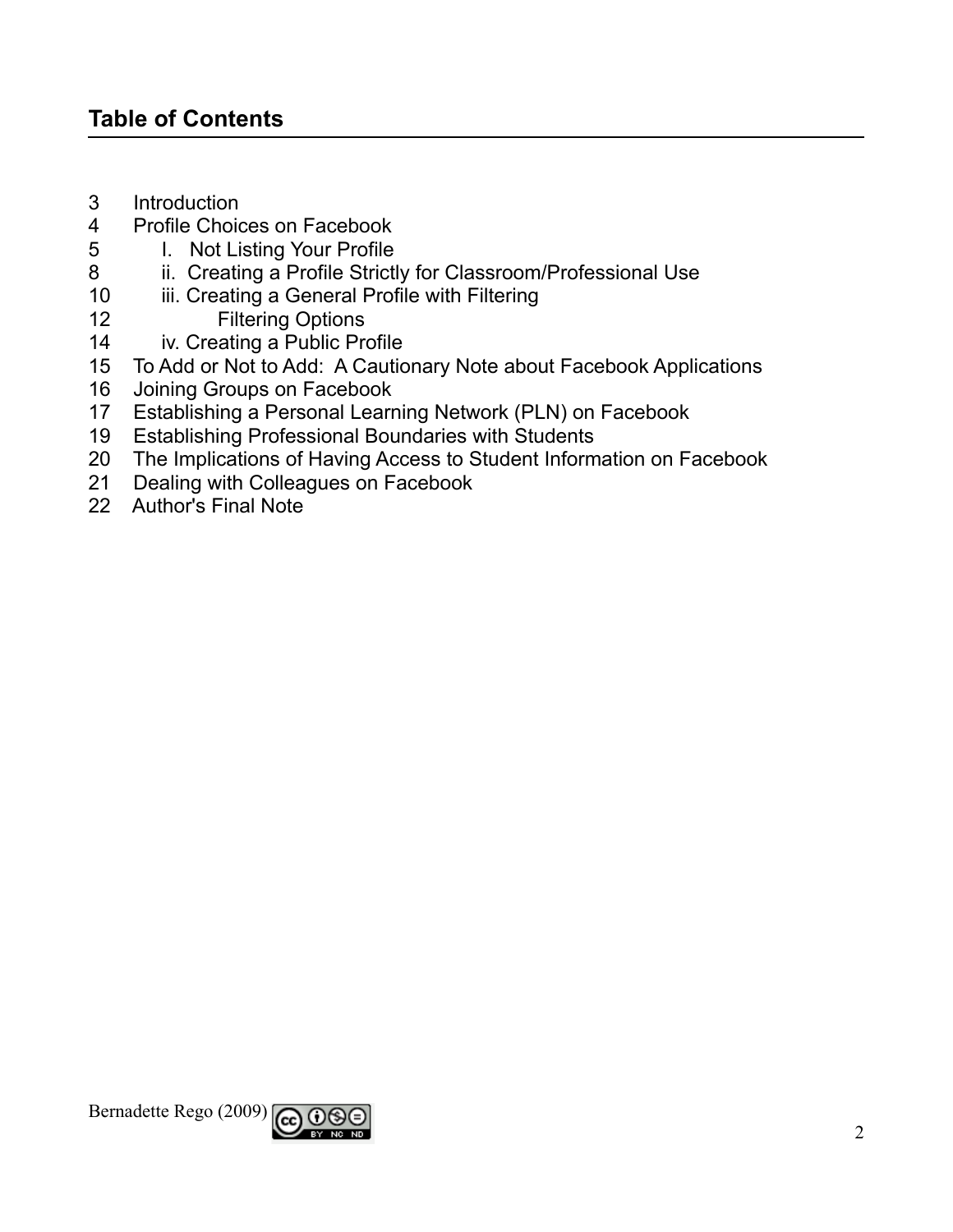### **Introduction**

Welcome to the Teacher's Guide to using Facebook! As educators, social networking can carry tremendous potential benefits in one's professional development as well as staying in touch with friends, family, and colleagues. Facebook is one of many social networking tools available which is considered popular due to its versatility in what can be shared-everything from installing and creating fun applications (e.g. movie quizzes) to posting photos of your recent family reunion.

However, as educators we also have a professional image to uphold and how we conduct ourselves online holds no exceptions. As you may have already heard, there have been instances reported by media in the past of teachers demonstrating professional misconduct while engaging in inappropriate dialogue about their schools and their students, posting pictures and videos of themselves engaged in inappropriate activity, and the likes. Some feel that being online shields them from having their personal lives exposed. On the contrary, how we establish our online identity can carry far greater repercussions than we could ever have imagined.

It is, nonetheless, reassuring to know that there are ways of protecting ourselves from being exposed while online. This guide is intended to help you set up a profile using Facebook which best suits your personal and professional lives. This guide was written to educate you on ways of establishing your profiles which uphold your professional image.

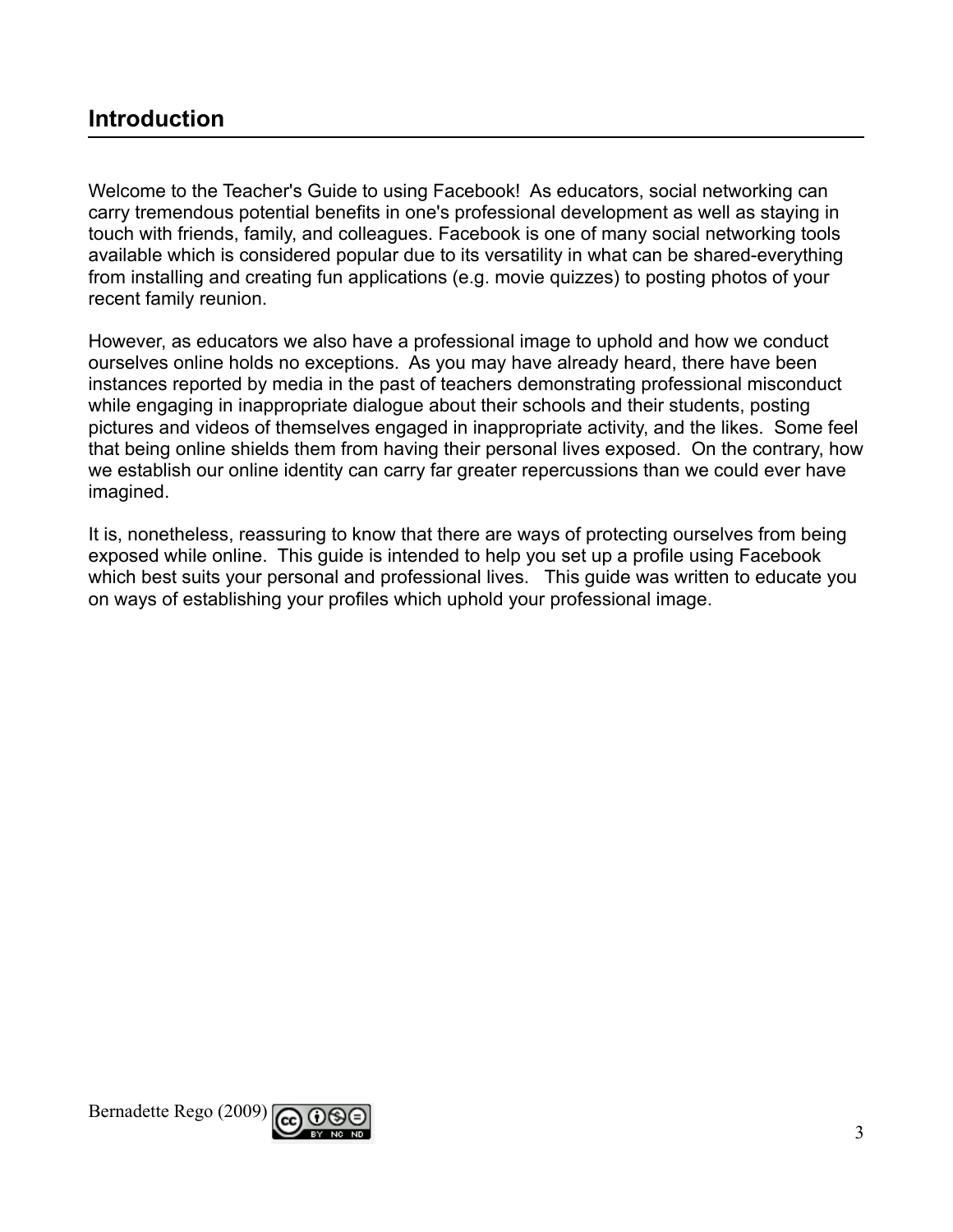When setting up your profile on Facebook, you have the following options to choose from:

- 1) not listing your profile
- 2) creating a profile strictly for classroom/professional use
- 3) creating a general profile with filtering (for family, friends, colleagues, and students)
- 4) creating a public profile (accessible to everyone)

I will go into further detail about each profile option shortly. I would highly recommend you take into account that if you are going to use your Facebook to interact with students, that you be familiar with Facebook's policies around the minimum legal age which one must be to have a Facebook account. At the time of writing this publication, one has to be at least 13 years or older to establish a Facebook profile.<sup>1</sup> Facebook also states the following at the time of publication about its policy around users of age 13 to 18:

"We recommend that minors 13 years of age or older ask their parents for permission before sending any information about themselves to anyone over the Internet."

Thus, if you are teaching children in this age range, I would strongly advise you ask for signed parental consent prior to dealing with your students on Facebook.

For further information about Facebook policies please visit http://www.facebook.com/policy.php



<span id="page-3-1"></span><sup>1</sup> Facebook Policy terms: http://www.facebook.com/policy.php

<span id="page-3-0"></span><sup>2</sup> Facebook Policy terms: http://www.facebook.com/policy.php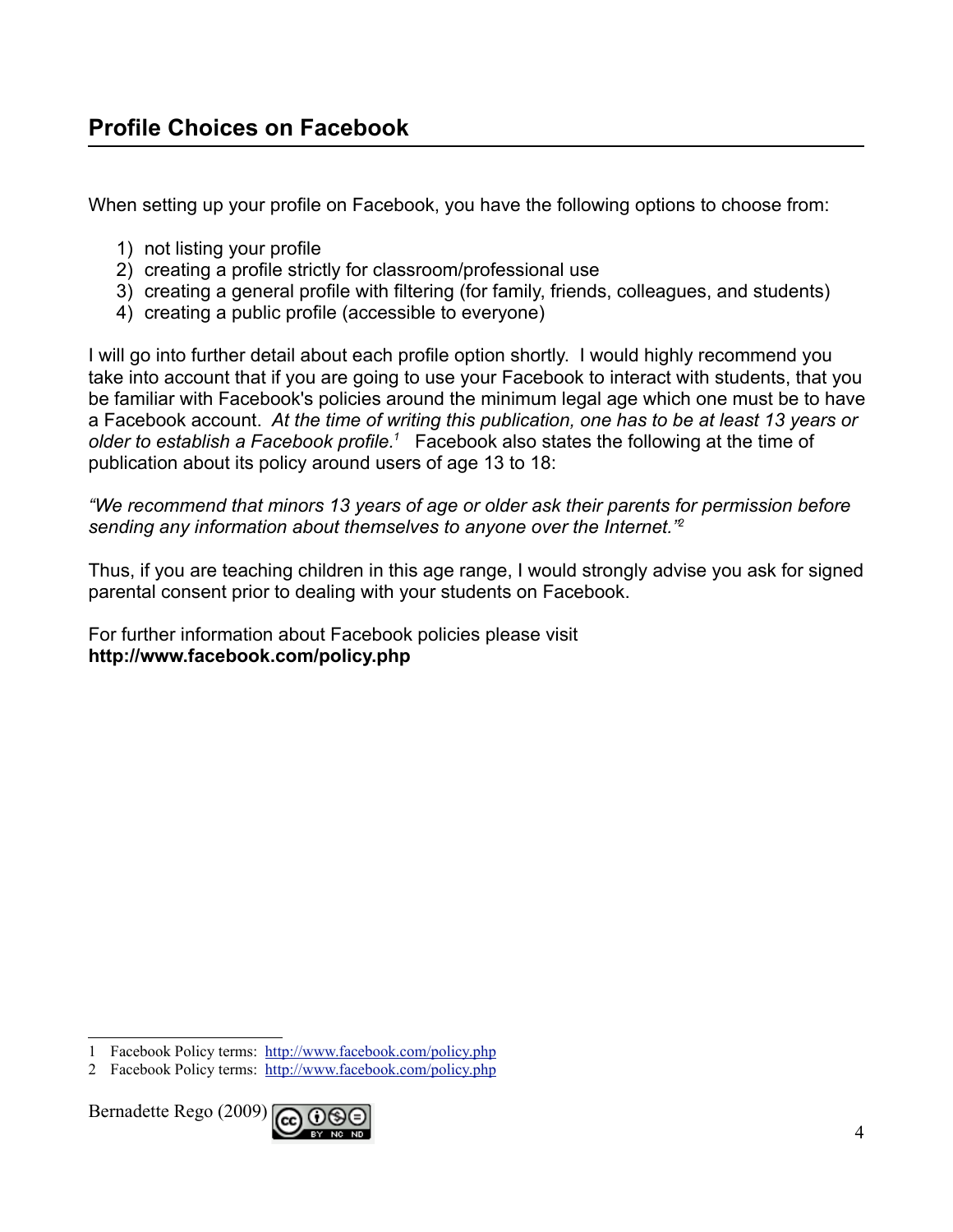### I. Not Listing Your Profile

For maximum control you could set up your profile so that it is not listed. In this case, if someone were to search for your profile by your name, they would not see it there, appearing as if you were not on Facebook. This is sometimes a desirable option for teachers who do not wish to deal with the unpleasantness of declining a student's "friend" request.

Even if you already have created a profile on Facebook which is listed, you can still change it to be unlisted by taking the following steps:

1. select "settings" near the top right hand corner of your Facebook page (next to the "search" bar)



- 2. select "privacy settings" which you will find in the "settings" drop-down menu.
- 3. Select "search" under the "privacy settings"; this will take you to the following page:

| $\triangle$ Privacy $\triangleright$ Search                                                                                     |
|---------------------------------------------------------------------------------------------------------------------------------|
| <b>Search Discovery</b>                                                                                                         |
| Use this setting below to control who on Facebook can find you through search. Your Friends will always be<br>able to find you. |
| <b>Search Visibility</b><br><b>A</b> Only Friends<br>$\blacktriangledown$                                                       |
| <b>Search Result Content</b>                                                                                                    |
| Use these checkboxes to control what people can see about you, and how people can contact you after<br>finding you in search.   |
| People who can see me in search can see:                                                                                        |
| My profile picture                                                                                                              |
| My friend list                                                                                                                  |
| A link to add me as a friend                                                                                                    |
| A link to send me a message                                                                                                     |
| Pages I am a fan of                                                                                                             |

As you can see, I've selected "only friends" to view me in their search under "Search Visibility". Notice that under the description for "Search Discovery" Facebook states:

"Your friends will always be able to find you."<sup>3</sup>

Facebook is referring to friends you have added to be able to view your profile.



<span id="page-4-0"></span><sup>3</sup>\_sourcwww.facebook.com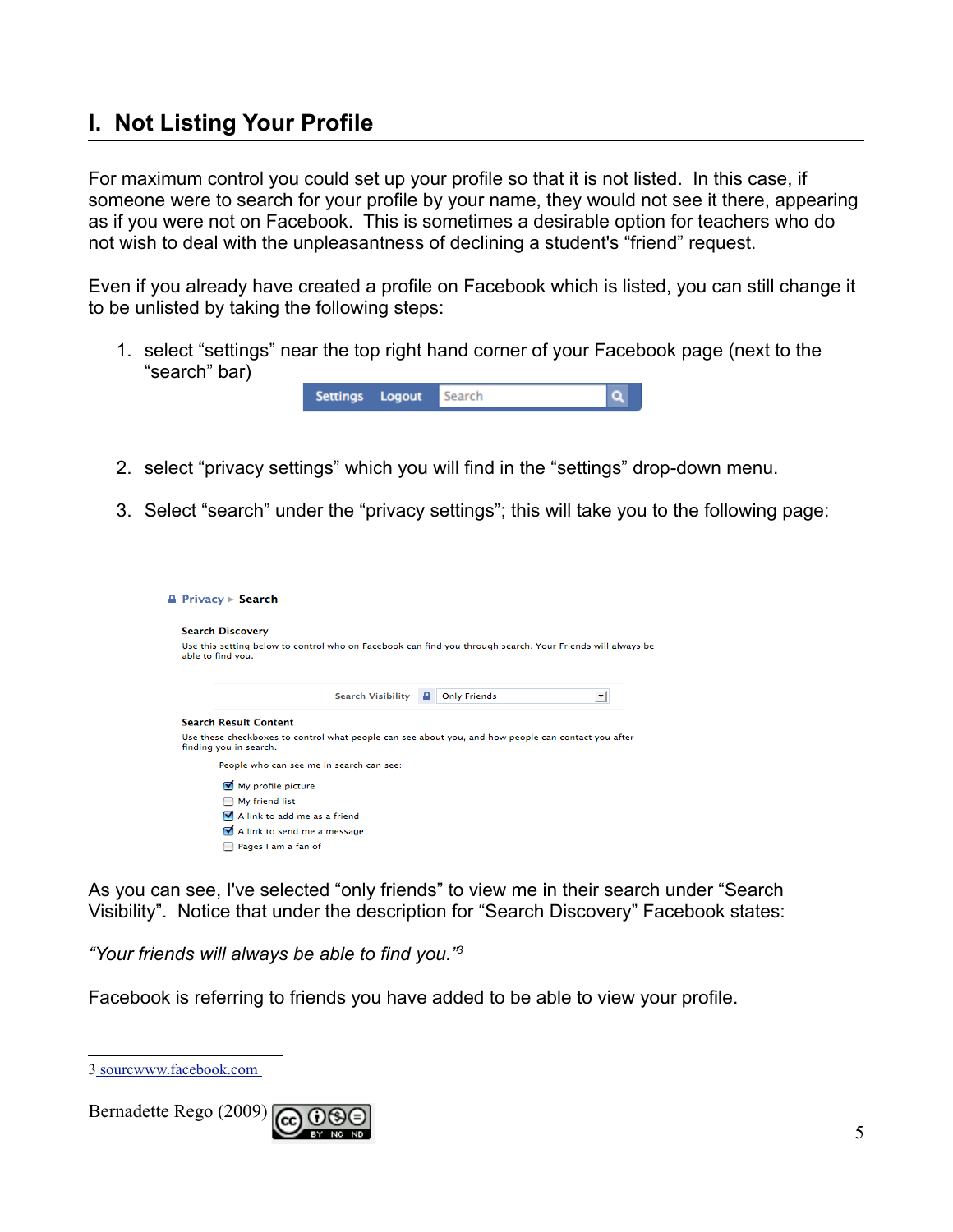4. Remember to "save changes" by selecting this option near the bottom of the page as shown below:

| People in college networks     |        |  |
|--------------------------------|--------|--|
| People in high school networks |        |  |
| People in company networks     |        |  |
| People in regional networks    |        |  |
| People with no networks        |        |  |
|                                |        |  |
| <b>Save Changes</b>            | Cancel |  |
|                                |        |  |

5. Select "Privacy" near the top left-hand side of this page (the word is highlighted in blue) and it will take you back to the Privacy Menu. Select "Profile" under the Privacy options:



6. Under the "Profile" setting, select "only friends" to be able to view all the options on this menu as shown below:

|              | <b>A</b> Privacy $\triangleright$ <b>Profile</b>                 |                             |   |                                                                                                                                                                                                                                                                                                                                                                                                                                                                                                                                                                                                                                  |
|--------------|------------------------------------------------------------------|-----------------------------|---|----------------------------------------------------------------------------------------------------------------------------------------------------------------------------------------------------------------------------------------------------------------------------------------------------------------------------------------------------------------------------------------------------------------------------------------------------------------------------------------------------------------------------------------------------------------------------------------------------------------------------------|
| <b>Basic</b> | <b>Contact Information</b>                                       |                             |   |                                                                                                                                                                                                                                                                                                                                                                                                                                                                                                                                                                                                                                  |
|              | settings for applications.                                       |                             |   | Control who can see your profile and related information. Visit the Applications page in order to change                                                                                                                                                                                                                                                                                                                                                                                                                                                                                                                         |
|              | See how a friend sees your profile: Start typing a friend's name |                             |   |                                                                                                                                                                                                                                                                                                                                                                                                                                                                                                                                                                                                                                  |
|              |                                                                  | Profile                     |   | $[2]$<br>i Only Friends<br>▼                                                                                                                                                                                                                                                                                                                                                                                                                                                                                                                                                                                                     |
|              |                                                                  | <b>Basic Info</b>           |   | <b>Only Friends</b><br>$[2]$                                                                                                                                                                                                                                                                                                                                                                                                                                                                                                                                                                                                     |
|              |                                                                  | <b>Personal Info</b>        |   | <b>Only Friends</b><br>$[2]$<br>$\overline{\phantom{a}}$                                                                                                                                                                                                                                                                                                                                                                                                                                                                                                                                                                         |
|              |                                                                  | <b>Status and Links</b>     |   | <b>Only Friends</b><br>$[?] % \begin{subfigure}[t]{0.45\textwidth} \includegraphics[width=\textwidth]{figures/fig_10.pdf} \caption{The 3D (i) and 4D (j) are shown in the left and right.} \label{fig:2d} \end{subfigure} \begin{subfigure}[t]{0.45\textwidth} \includegraphics[width=\textwidth]{figures/fig_2d.pdf} \caption{The 4D (i) and 4D (j) are shown in the right and right.} \label{fig:2d} \end{subfigure} \begin{subfigure}[t]{0.45\textwidth} \includegraphics[width=\textwidth]{figures/fig_2d.pdf} \caption{The 4D (i) and 4D (j) are shown in the right and right.} \label{fig:2d}$<br>$\overline{\phantom{a}}$ |
|              |                                                                  | <b>Photos Tagged of You</b> |   | <b>Only Friends</b><br>$[?]$                                                                                                                                                                                                                                                                                                                                                                                                                                                                                                                                                                                                     |
|              |                                                                  |                             |   | Edit Photo Albums Privacy Settings                                                                                                                                                                                                                                                                                                                                                                                                                                                                                                                                                                                               |
|              |                                                                  | <b>Videos Tagged of You</b> | А | <b>Only Friends</b><br>$[2]$                                                                                                                                                                                                                                                                                                                                                                                                                                                                                                                                                                                                     |
|              |                                                                  | <b>Friends</b>              | а | <b>Only Friends</b><br>$[2]$                                                                                                                                                                                                                                                                                                                                                                                                                                                                                                                                                                                                     |
|              |                                                                  |                             |   |                                                                                                                                                                                                                                                                                                                                                                                                                                                                                                                                                                                                                                  |



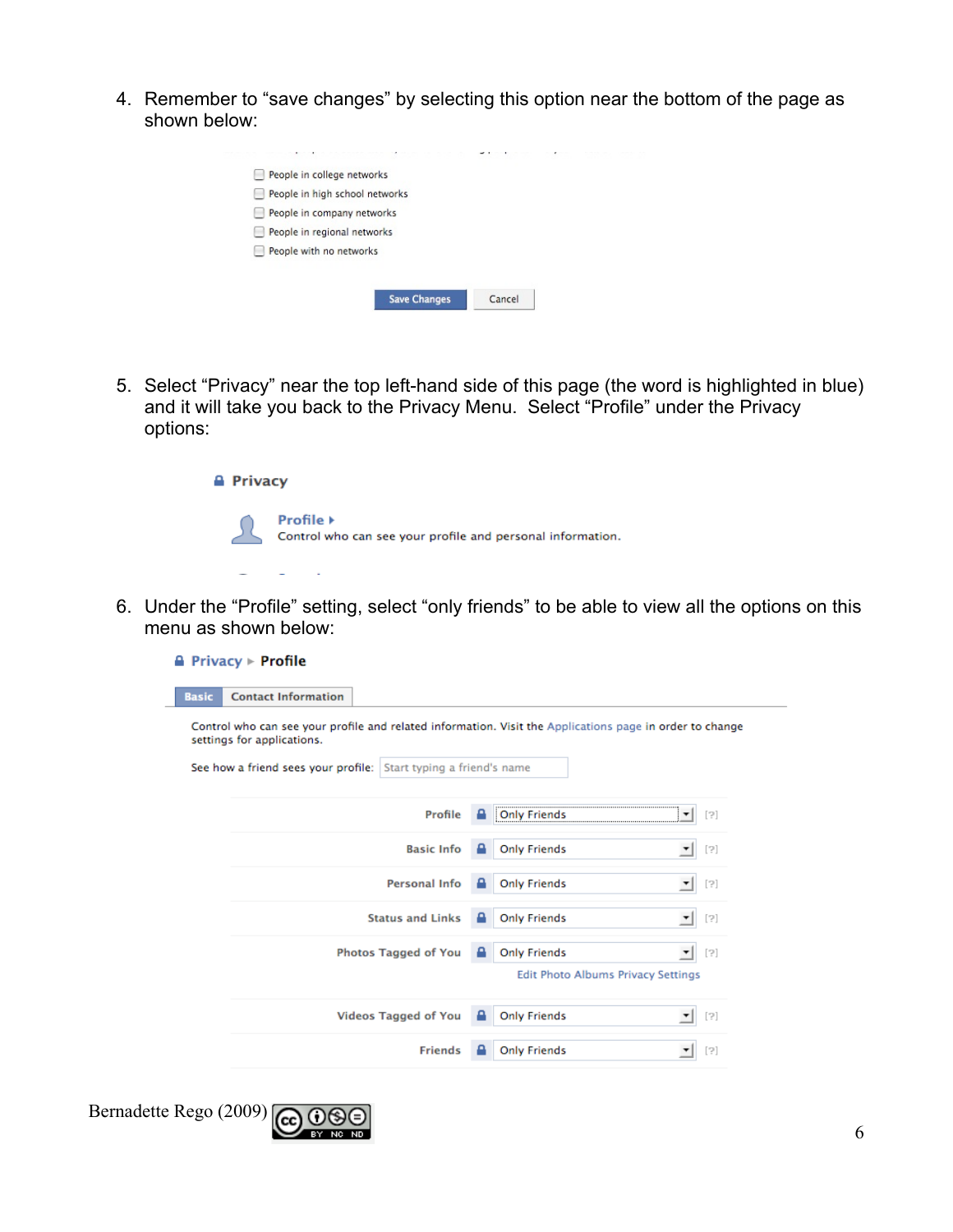Remember to save your changes by selecting the "Save changes" button at the bottom of the page.

You have now successfully unlisted your profile from search results people obtain.

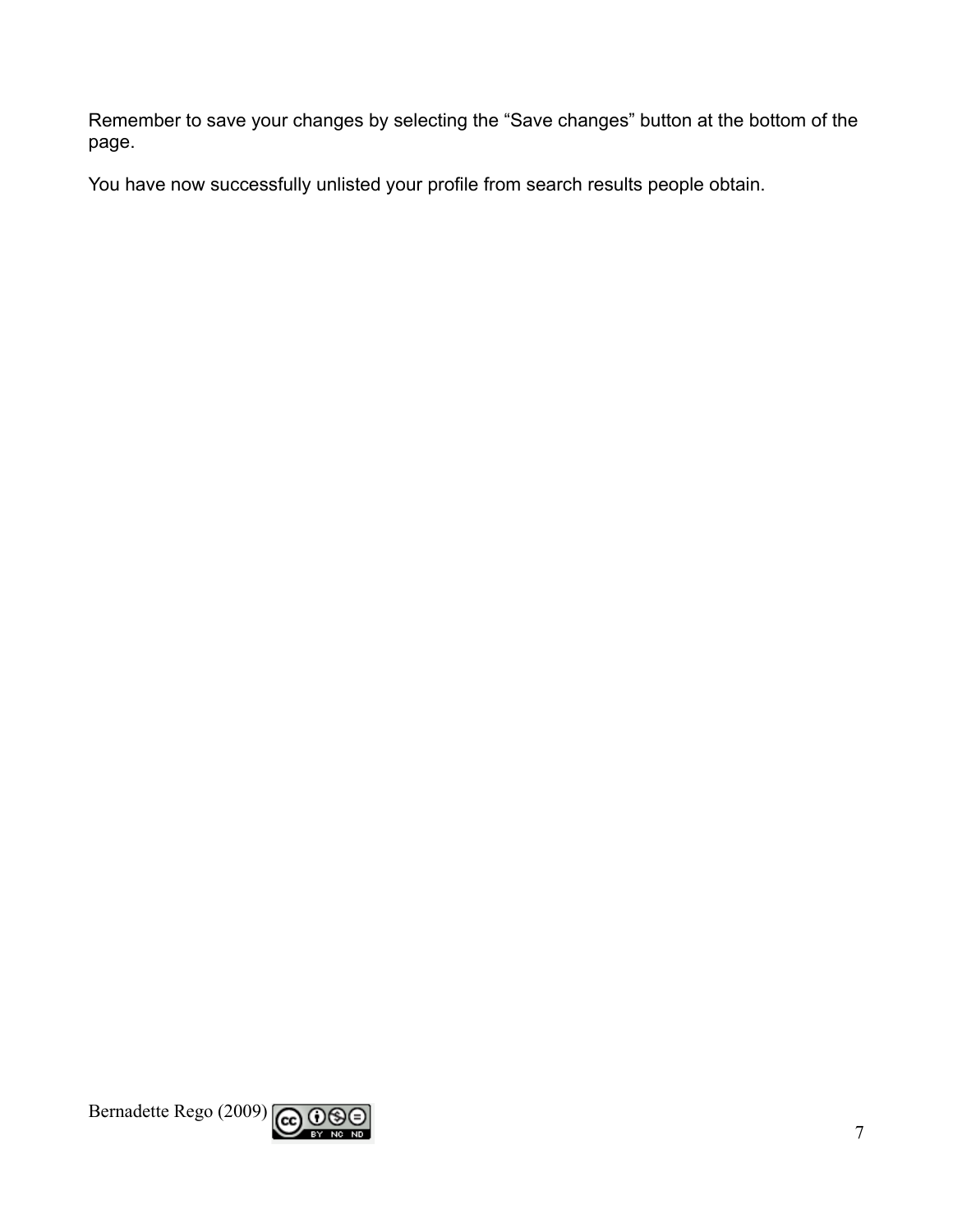## ii. Creating a Profile Strictly for Classroom/Professional Use

If you would like to keep your personal profile reserved only for family and friends but still wish to use Facebook with your students and/or colleagues(provided they are at least 13 and you have parental consent), you can set up a separate profile for this purpose.

1. You need to ensure you are first signed out from Facebook; once you are signed out, go to www.facebook.com and sign up under the name you wish to use for your professional profile:

|               | Your Email:                                                              |
|---------------|--------------------------------------------------------------------------|
| New Password: |                                                                          |
|               | Select Sex: v<br>I am:                                                   |
|               | Year: $\blacktriangledown$<br>Birthday:<br>Month: -<br>Day: $\mathbf{v}$ |

Please note that you will need to use a different e-mail from that which you signed up any other Facebook profile with. Thus you would need to create another e-mail account if this is the case.

- 2. Once you have filled out all the required information, you can go into your "settings" to adjust your profile and account information to your specifications. If you want your students to be able to add you as a "friend", you will need to have your profile listed on search results. Thus you will need the search visibility settings enabled for everyone to view you. If you wish to have your profile unlisted from search results, you will need to add your students as friends instead.
- 3. For your profile picture, please ensure that it upholds your professional image. The guideline to follow in selecting an image is to consider this question:

Does my picture reflect how my students see me during school hours?

Thus, your attire, demeanor, and the setting in which your photo was taken should reflect what your school district policies state.

#### **Word of Caution:**

Any correspondence you engage in on your professional profile should reflect what is acceptable within your school district policies. As a general guideline, please ensure that you maintain a professional tone in all comments posted, all e-mails sent, and all material

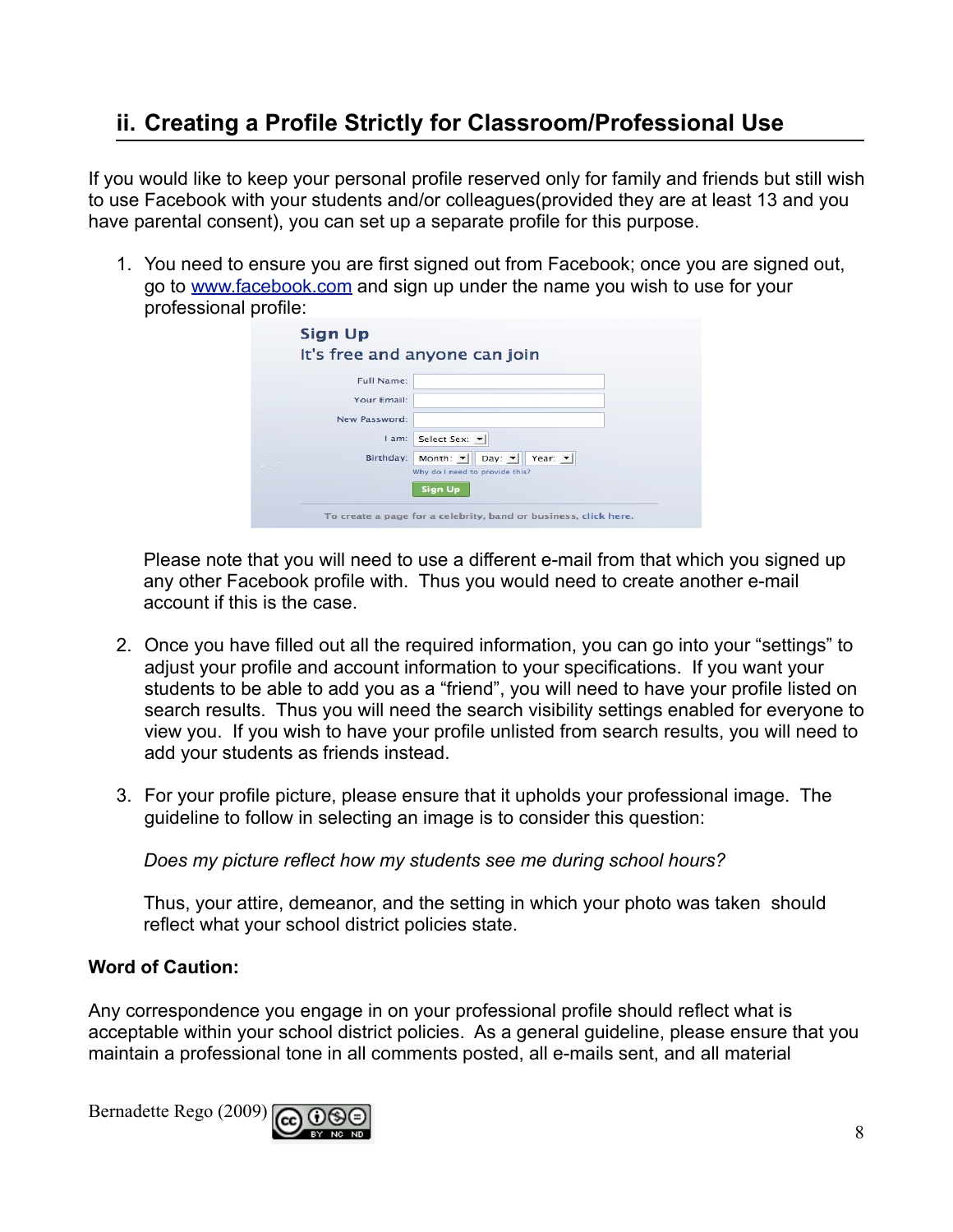(including photographs) shared on your profile. If you are posting photos of students, please ensure you have parental consent to a) have students photographed and to b) have them posted on your Facebook profile.

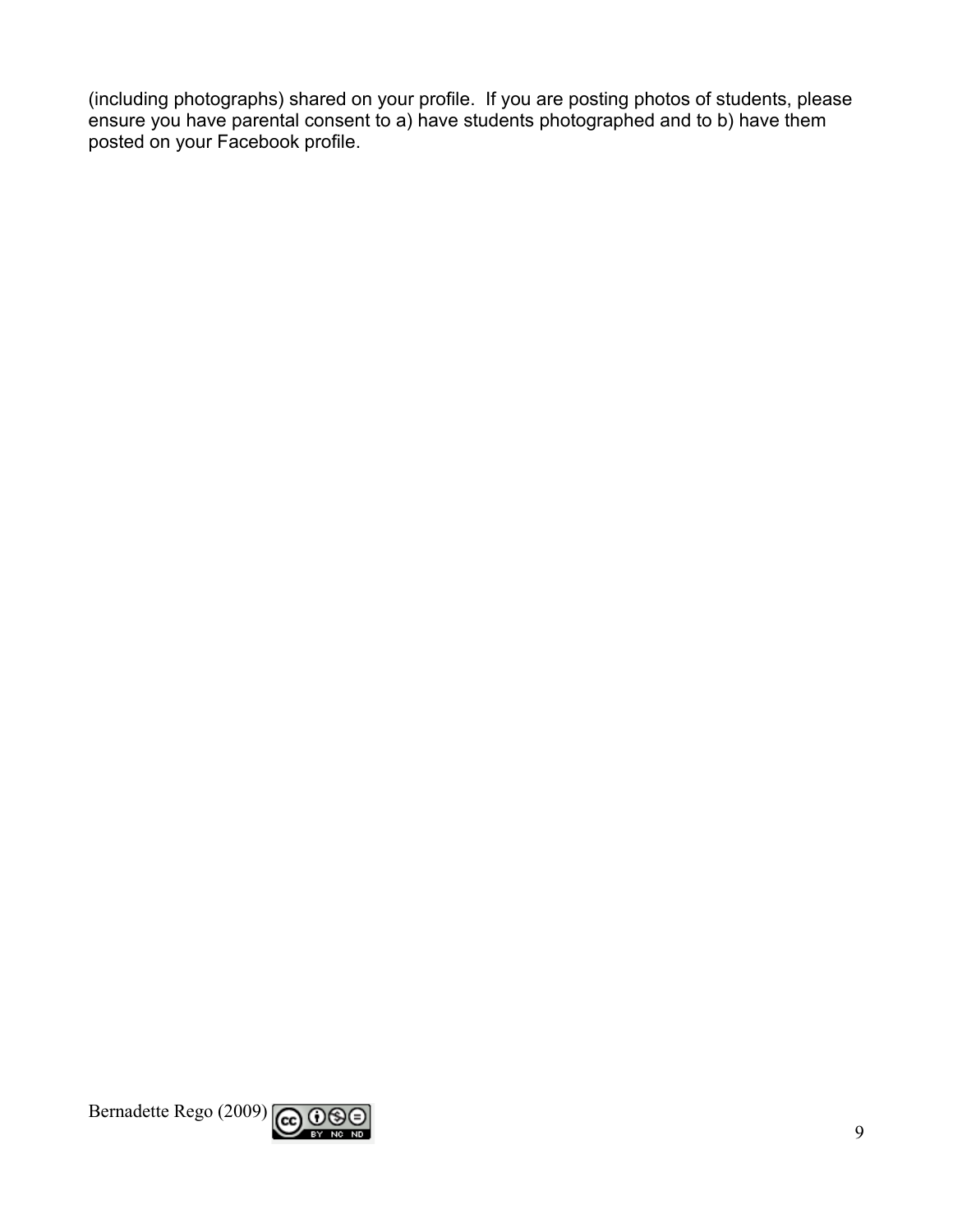### lii. Creating a General Profile with Filtering

If you wish to keep one profile for everyone from family members to students, you can filter content on your page so that it is not necessarily privy to everyone's viewing. This is ideal if you wish to ensure, for instance, students only see school-related information; this also applies if you only want family/friends to see your personal information.

1. select "settings" near the top right hand corner of your Facebook page (next to the "search" bar)

| Settings Logout | <b>Search</b> |  |
|-----------------|---------------|--|
|-----------------|---------------|--|

- 2. select "privacy settings" which you will find in the "settings" drop-down menu.
- 3. The following are the options you can change or customize under your "privacy" settings" with some detailed explanation of each.
	- a Profile

-this control allows you to choose who can see your profile page.

b. Basic Info

-this control allows you to choose who can see your basic information once on your profile page (i.e. Gender, Birthday, Hometown, Political and Religious Views, and Relationship Status). Unless you are comfortable with discussing your political or religious views with students, I would suggest you keep this information private by customizing who sees it. I will discuss this in greater detail in the next section.

c. Personal Info

-this allows you to control who can view your personal information upon arriving at your profile page (e.g. Interests, Activities, Favorites (music, movies, etc.) and your About Me section)

d Status and Links

-this allows you to control who sees any links you share or your status updates.

e. Photos tagged of you

-this control allows you to determine who can view any photos that have you tagged or identified in them. This also applies to photos you have tagged of friends. This could include photos from anyone's Facebook profile.

Please keep in mind that if you have friends on Facebook who have taken photos of you that you do not wish for students to see, you should adjust this control to not allow students to see any photos tagged of you.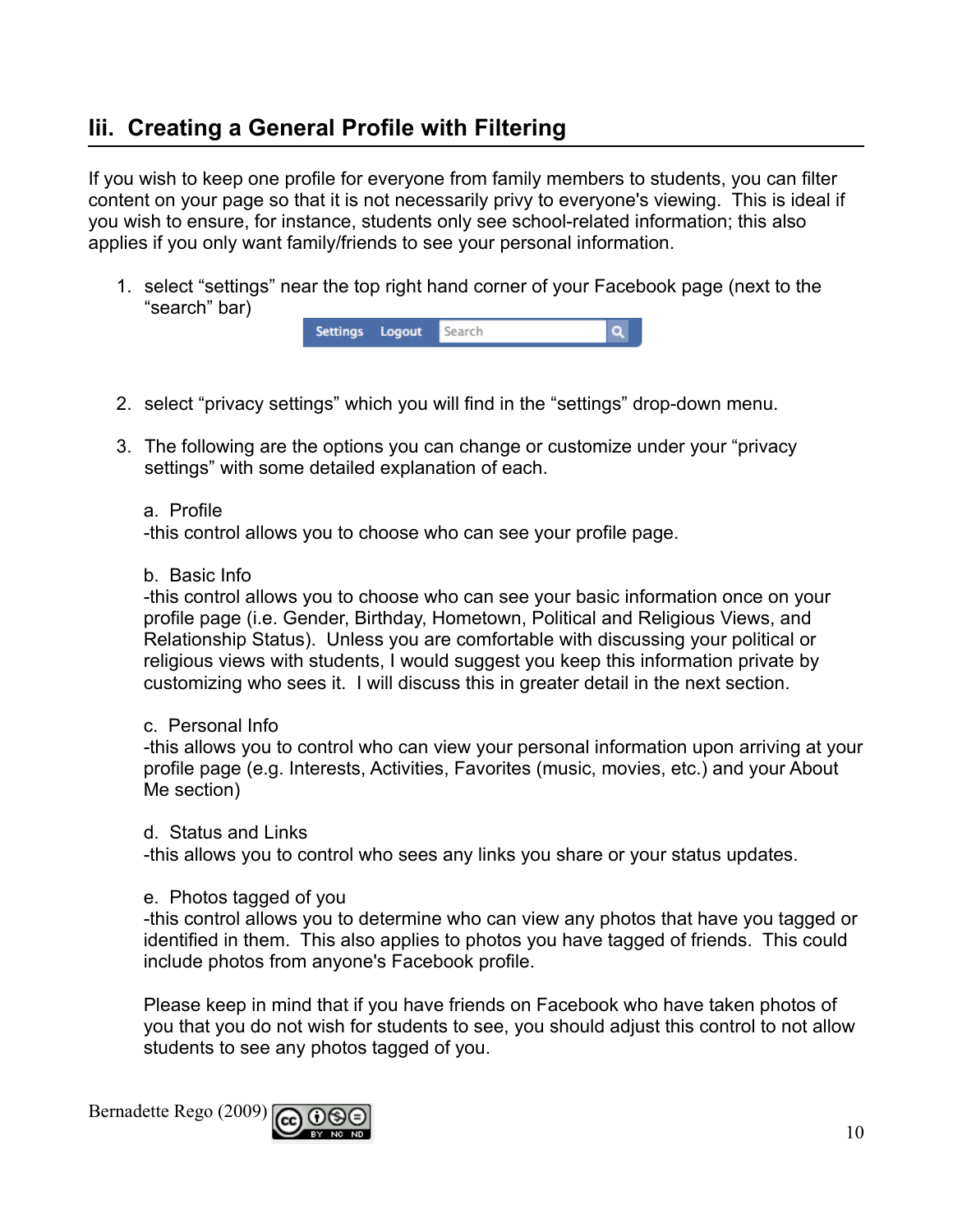#### f. Videos tagged of you

-just as with the above description, this control allows you to also determine who can view any videos that either you have tagged of friends or that friends have tagged of you.

Again, please keep in mind that if there would be any possibility of having been recorded on video doing or saying anything that might not be appropriate for your student audience, you should adjust this control so that they cannot view videos being tagged either by you or of you.

#### q. Friends

-this allows you to control who can see your list of friends. Please be mindful that some of your friends or family members may have public profiles which allow your students to have a more detailed look at their online identities. If you happen to have a "friend" or "friends" that post inappropriate content on their Facebook profiles, or you simply don't want your students to acquire more information about the friends on your list, I would suggest you customize this control so that your students are not able to view your list of friends.

h. Wall posts

This control allows you to determine who can view any comments posted on your "wall" on Facebook. If you have friends that might use coarse language or post any other material deemed inappropriate for your student audience, I would highly recommend you either warn friends not to post such content on your wall or customize this control so that your students are unable to read these posts.

**I** Education Info

This allows you to control who can view any information pertaining to your educational work on your profile.

i. Work Info

This allows you to control who can view any information pertaining to your previous work experiences on your profile.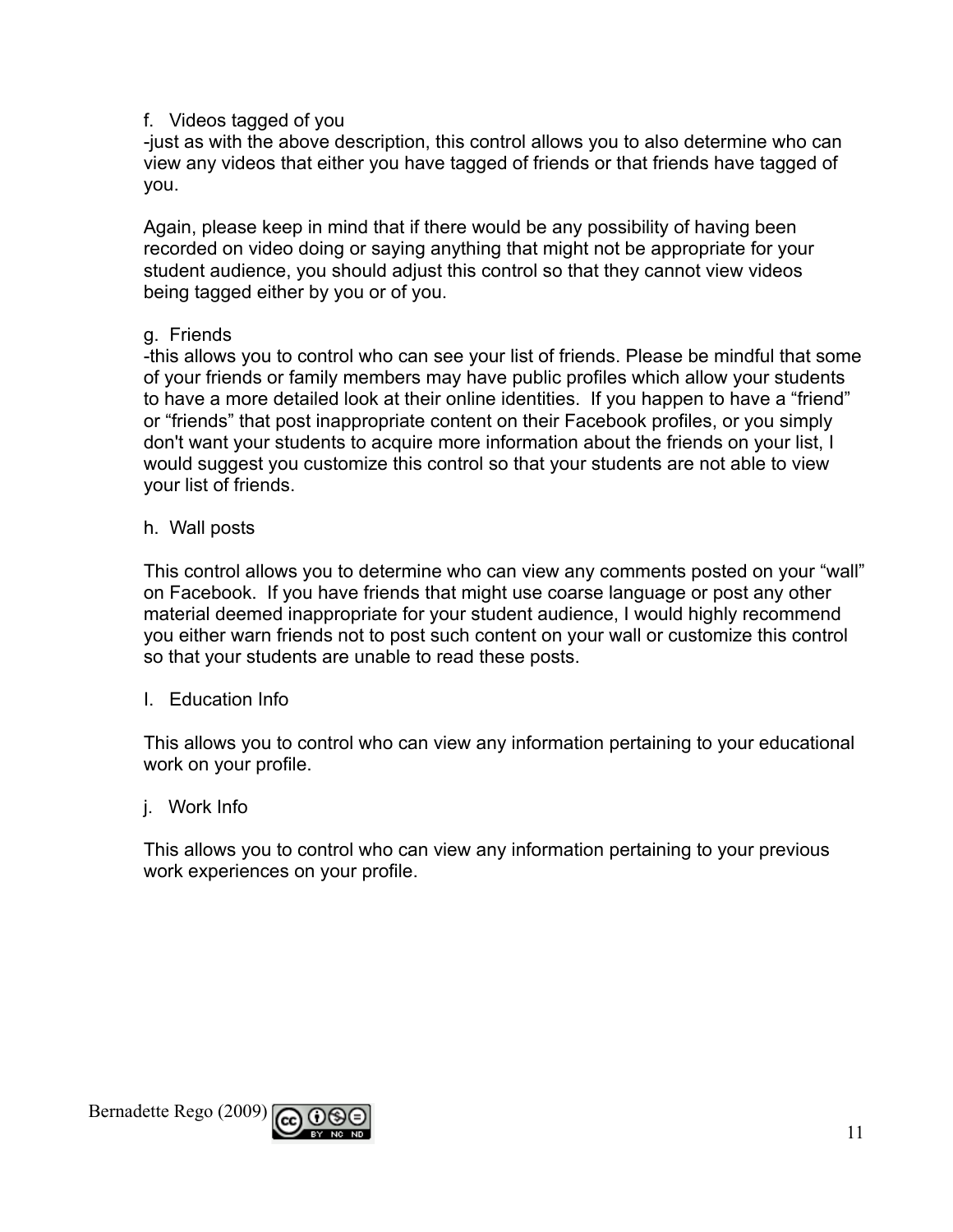### **Filtering Options**

The following are the options from which you can choose in controlling who can see parts of your profile:

a) Everyone -this includes Facebook members that are not your "friends".

b) Friends of friends

-this only refers to Facebook members that are friends of your "friends".

c) Only friends

-this refers to those who you have added as your "friends"

#### d) Customize

-this option allows more control over who, from those you have added as "friends", can view your profile. The following are your options:

|    | <b>Basic Info</b>                                                       |
|----|-------------------------------------------------------------------------|
|    | Who Can See This?                                                       |
|    | Everyone on Facebook                                                    |
|    | <b>Friends</b>                                                          |
|    | <b>Friends of Friends</b><br>My friends and their friends can see this. |
|    | Only Friends<br>Only friends can see this.                              |
| Sτ |                                                                         |
|    | <b>C</b> Except These People                                            |
|    | Type the name of a friend or friend list                                |
|    | Cancel                                                                  |

you can choose to have one of the following when customizing your control options:

- 1) Everyone
- 2) Friends of Friends
- 3) Only Friends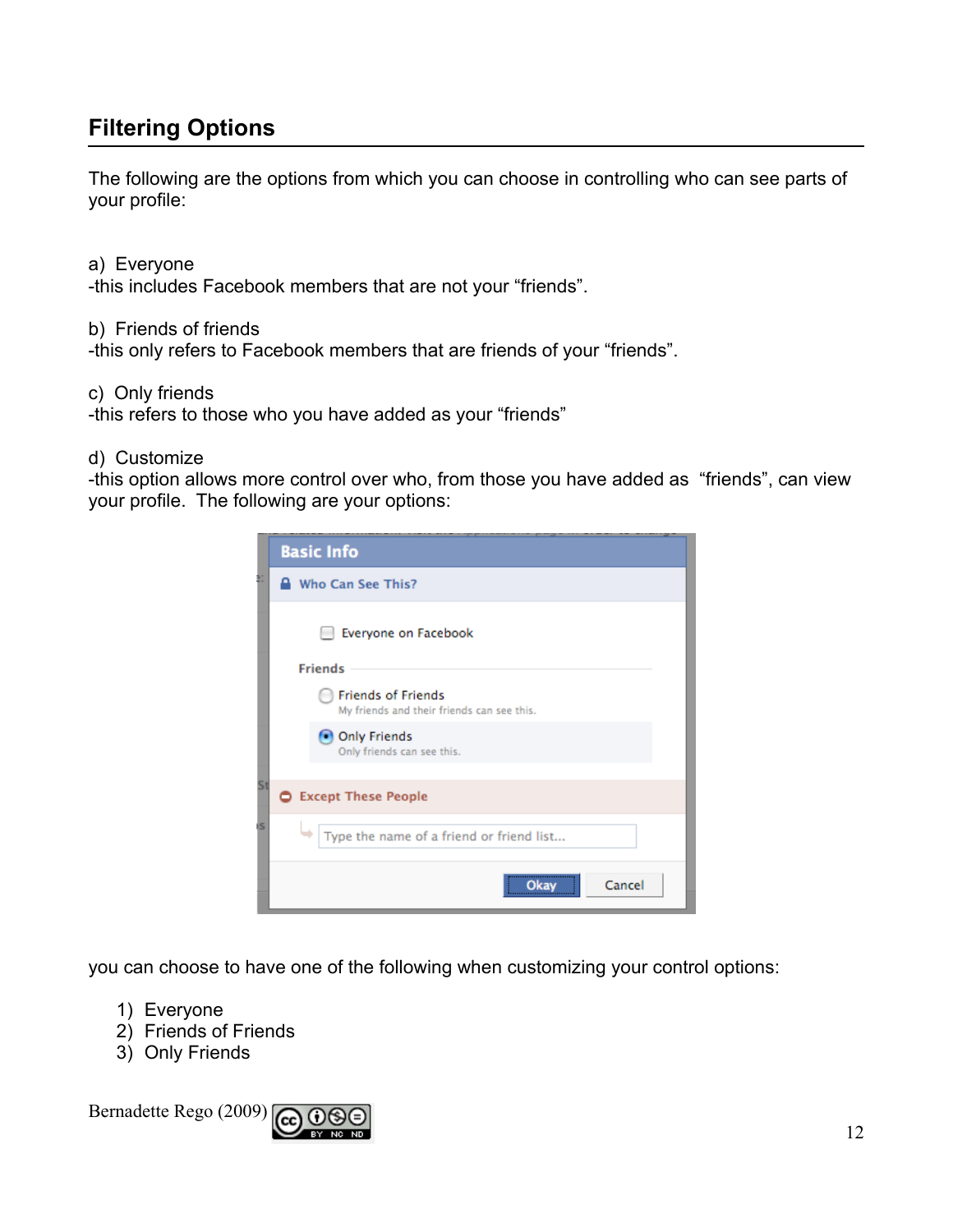#### 4) Except these People

-this option allows you to type in the names of friends or name of a friend list that you are not allowing to view the contents of a certain part of your profile. For example, if you want everyone except your students to view your basic information, you can add the names of your students under this option or create a student list and type in the name of the list.

Make sure to select "Okay" after you've made your customization. Please also remember to "Save Changes" after you've adjusted all your control options.

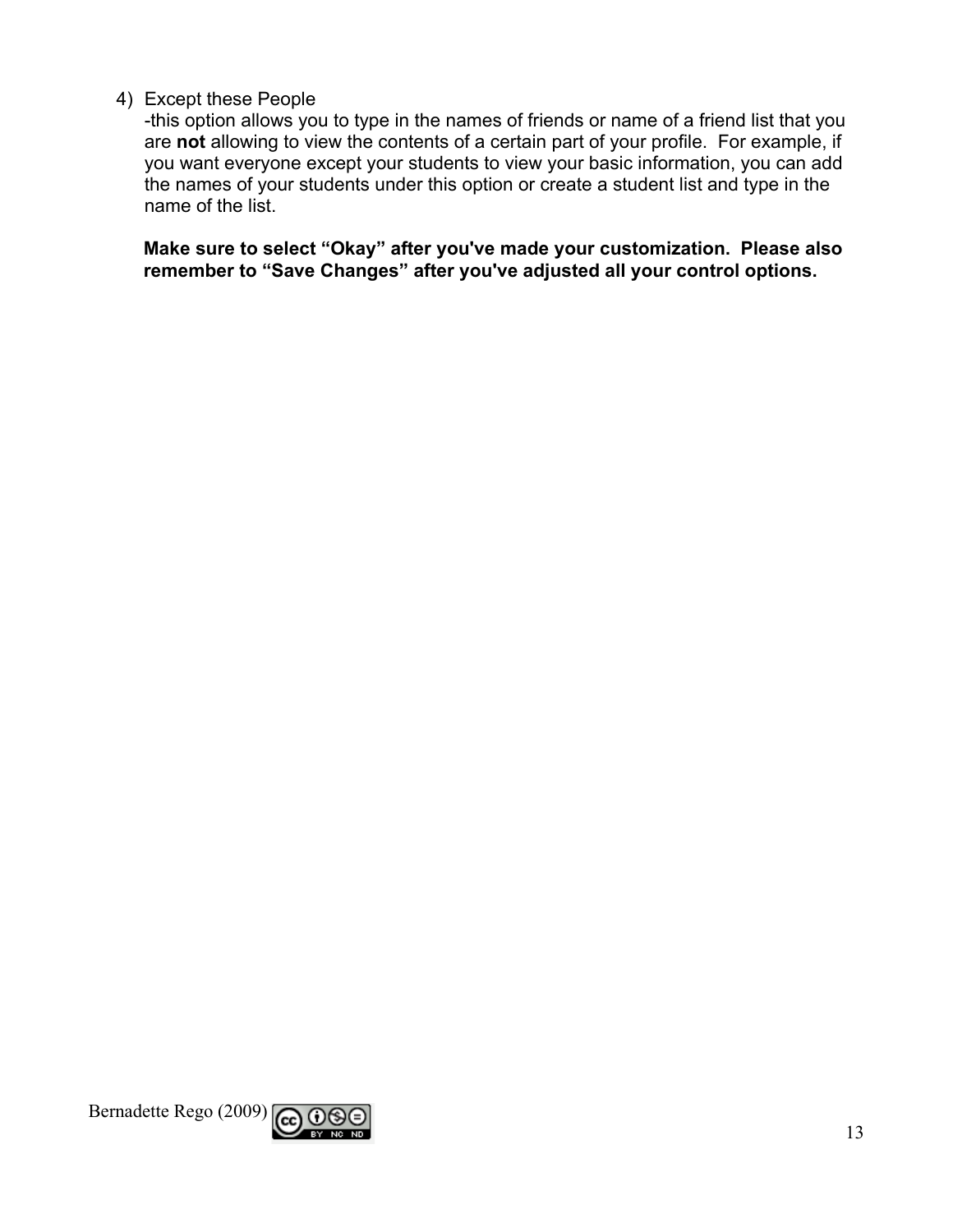### iv. Creating a Public Profile

You also have the option of creating a profile on Facebook where everyone can view its contents. Having said that, you can still adjust the control options to limit what everyone can see. You may want to have a public profile for students from your past to be able to reconnect with you with greater certainty that it is you and not someone else. You might feel you have nothing to hide from the general public, thus why have restricted access to your profile page?

Again, I have mentioned in previous parts of this guide the importance of upholding a professional image as a teacher, not only to your students but to the general public. What you might deem as harmless actions on your part (e.g. posting a joking remark on a teacher friend's wall calling him a loser) may be blown out of proportion by others. It is better to be safe than sorry.

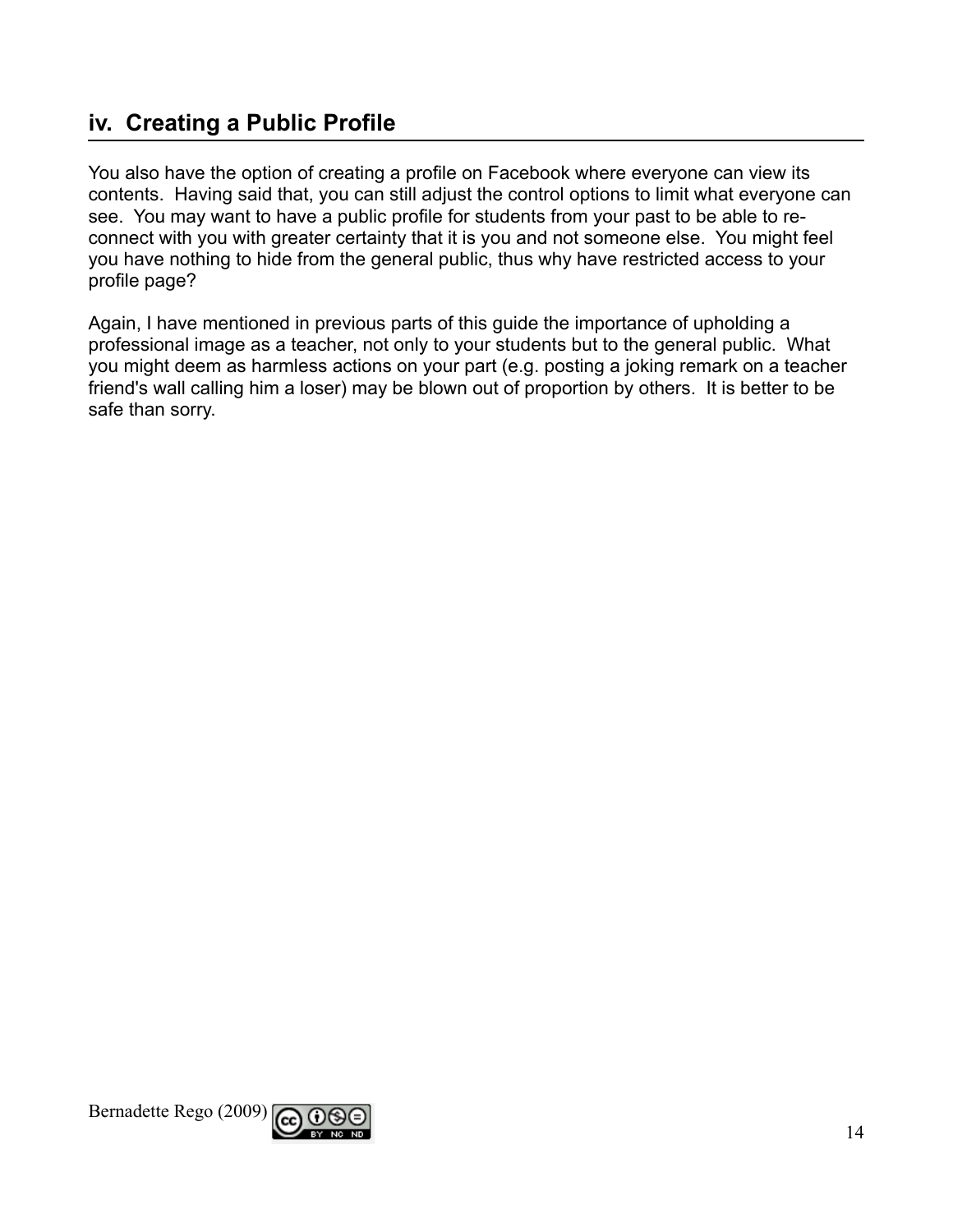### To Add or Not to Add: A Cautionary Note About Facebook **Applications**

If you are already using Facebook, you might be familiar with some of the applications offered such as one that allows you to send virtual gifts or manage and share your photos. Some of the applications can be seemingly harmless but to a student or parent, it might be perceived differently. For example, if you have been invited by a colleague to play a "slot machine" game on Facebook, you might accept the invitation; this would require you install the Slot Machine App. on your profile. If you have not filtered this application thinking "it's just a game" you might find a parent calling and questioning you about why you are modeling gambling practices to your students.

You are able to filter what applications (if any) your students can view on your profile.

To filter your applications so that only colleagues, friends, and family can view them:

- 1. select "settings" near the top right-hand corner of the page (next to the "Search" bar)
- 2. select "Application settings" from the drop-down menu
- 3. for each application you wish to filter, select "Edit Settings"
- 4. under the "Profile" tab in the menu that appears, select "Privacy" and "customize": there you will be able to select "Except these People" where you can add your student names individually or add the student list (assuming you have already created one) instead.
- 5. Remember to select "Okay" to save your changes.

I would discourage any application installations that do not uphold your professional image. Please consult with your school district or Teacher College standards for further guidance. As a general rule of thumb, I would suggest you avoid being associated with any activity that your students, their parents, or administration may deem questionable. For example, if you are discouraged from giving gifts to your students in the classroom, you would certainly not be sending them virtual gifts on Facebook. Although you might have the best intentions, such an act could be misconstrued by others. Remember to always uphold your professional image, especially when you are online.

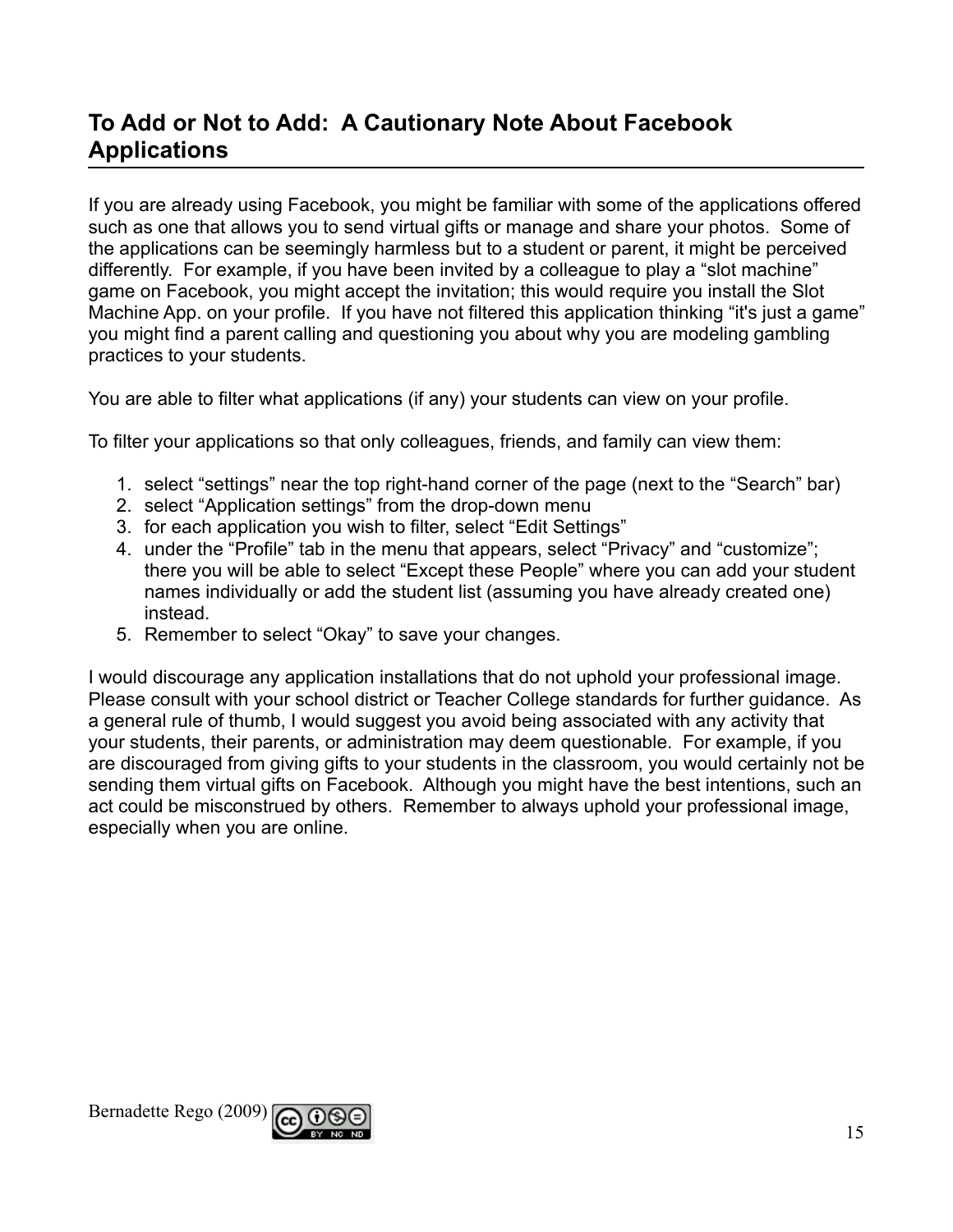### **Joining Groups on Facebook**

There are several groups on Facebook worthy of joining; this can be a way of networking with other education professionals or to meet others that share your interests on non-education based topics. Just as I've said before, though, please keep in mind that you have a professional image to uphold.

As a teacher, you want to present yourself as someone who is respectful and acts as a responsible adult role model. You are also presenting this image to your students' parents, your colleagues, pre-service teachers, administrators, and the general public. Please keep these groups of individuals in mind before you click the "Join" button on any Group page.

If you are joining groups using a Classroom/Professional Facebook page, please join groups that reflect the Teaching profession within that profile. For your personal profile, feel free to join non-education based groups. If you feel uncomfortable with having students, parents, or other members of your school community viewing your affiliations, you can filter them as well!

1. select "settings" near the top right-hand corner of the page (next to the "Search" bar)

2. select "Application settings" from the drop-down menu

3. under the "Groups" tab in the menu that appears, select "Privacy" and "customize"; there you will be able to select "Except these People" where you can add names of individuals you don't intend to share your group affiliations with or add a list name (assuming you have already created one) instead.

4. Remember to select "Okay" to save your changes.

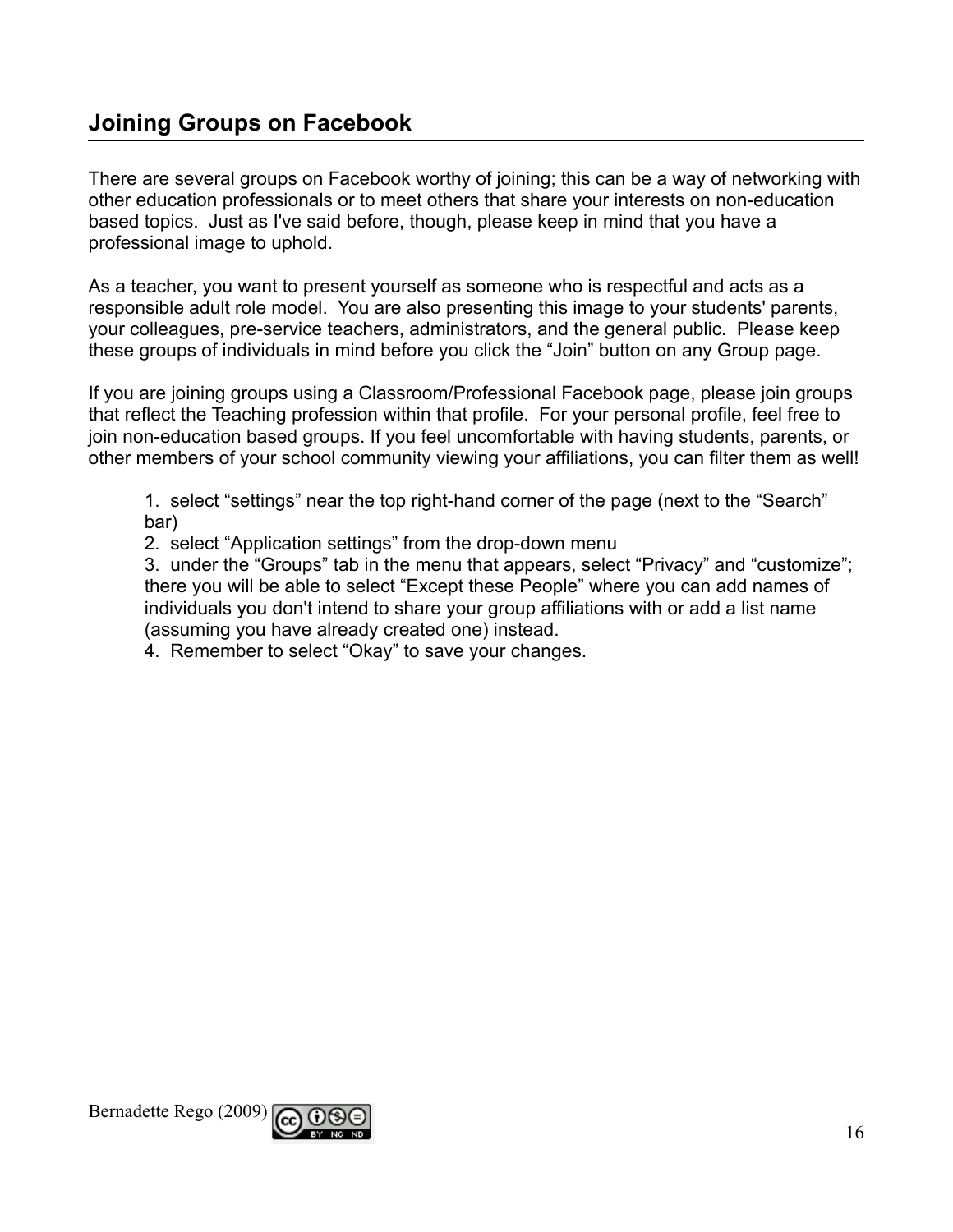## Establishing a Personal Learning Network (PLN) on Facebook

Facebook can also serve as a powerful tool in building your online Personal Learning Network (PLN). A PLN is comprised of a group of individuals with whom you share similar learning interests (in your case, an interest in education). Individuals contribute useful resources, questions, and reflect upon issues that pertain to their professional development needs.

The following are some suggestions I'd like to offer in helping you "grow" a PLN:

- 1. join professional groups comprised of other teachers to keep updated on news and issues relating to the education field.
- 2. add individual educators who are on Facebook as "friends" so that you may stay in closer contact. Please keep in mind that some educators may be using their profiles for family and friends only. It might be best you first ask this individual whether they have a Facebook profile for collaborating with other professionals.
- 3. Perhaps your Teachers Association is already on Facebook. If so, you might want to join the group and find opportunities to collaborate with other colleagues and discuss issues relating to your subject area or grade.
- 4. Create a group for teachers in your school where you can stay connected outside of work hours and share stories or suggestions with one another. Please keep in mind that you want to keep all interactions professional! Discussing a student on a Facebook group should be with the most respectful language possible and without naming the student(s). If you do create a group, I would suggest you create a list with some ground rules around good etiquette while engaging in discussions. You can have the list displayed on the profile page for all members to see.
- 5. If you read good education-related blogs, watch for any Facebook links on their sites. You may want to add them as "friends" to gain more insight on their education-based views.
- 6. Watch for feeds from other teachers on your Facebook for groups they've joined. You may want to take a closer look at them if they are related to the teaching profession.
- 7. You may want to look at which groups your colleagues on your Facebook have joined. You can do so by selecting the "Info" tab on their profile. There you should find the names of Groups they've joined (provided they haven't filtered them). If they sound education-related, you can click on their links to take you to the groups in question.
- 8. Join a specialty group if you are a teacher specializing in a certain subject area (e.g. French). You might want to join a group relating to your specialty even if it is not comprised of teachers. For example, if you are teaching French, you might want to

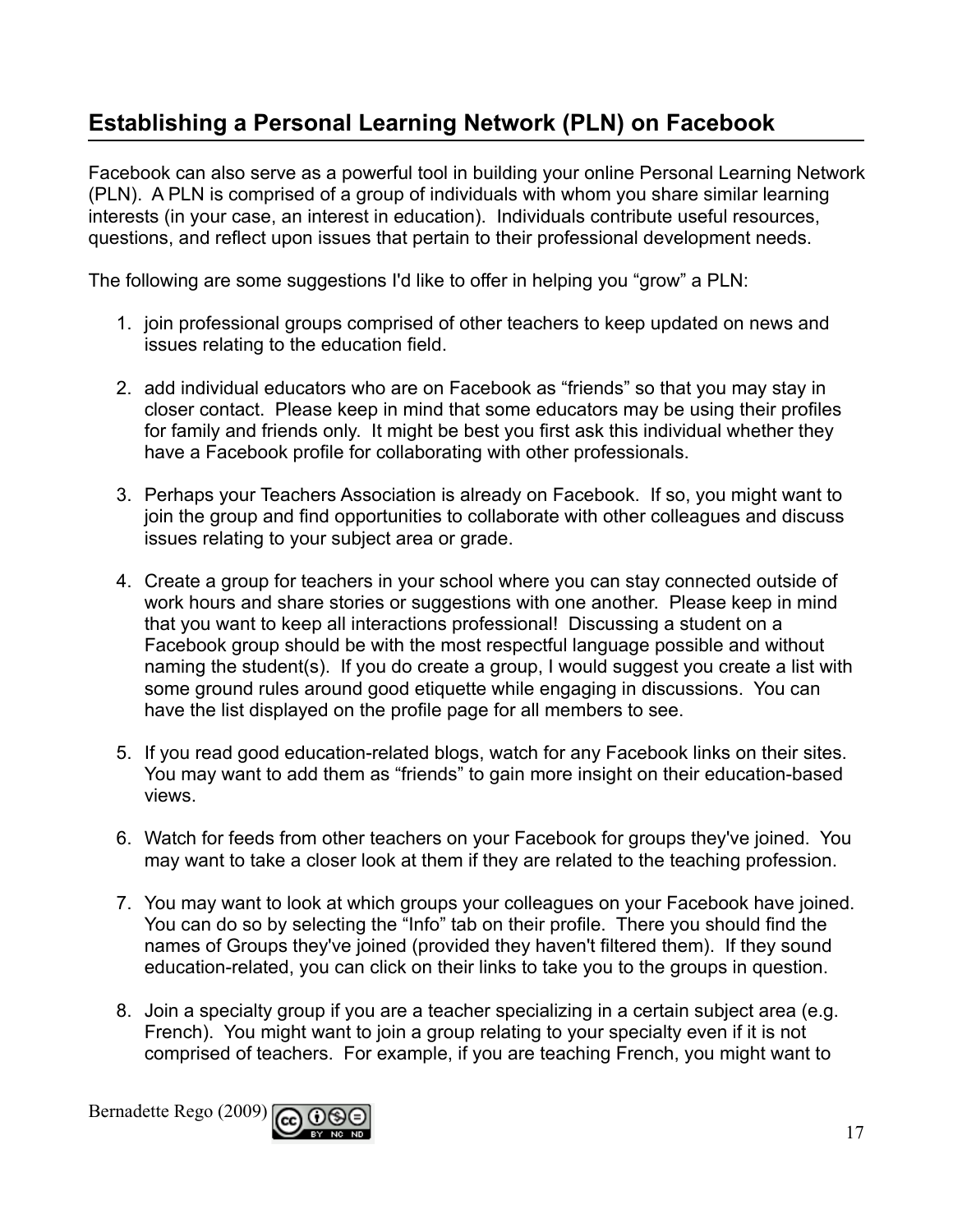join a group of individuals who want to practice their French-speaking skills while learning more about French-speaking cultures around the world.

- 9. Always remember to contribute something as often as you can to any Personal Learning Network/ group you join. It is important to reciprocate others' assistance to keep the learning community strong and growing in its knowledge.
- 10. If you are using a Professional Facebook profile, you can share useful links and messages relating to education directly from your page. Use the "status" bar as a place to post information about articles you are reading, conferences you are attending (especially online ones), share links to websites and any other useful resources that can aid other colleagues professionally.

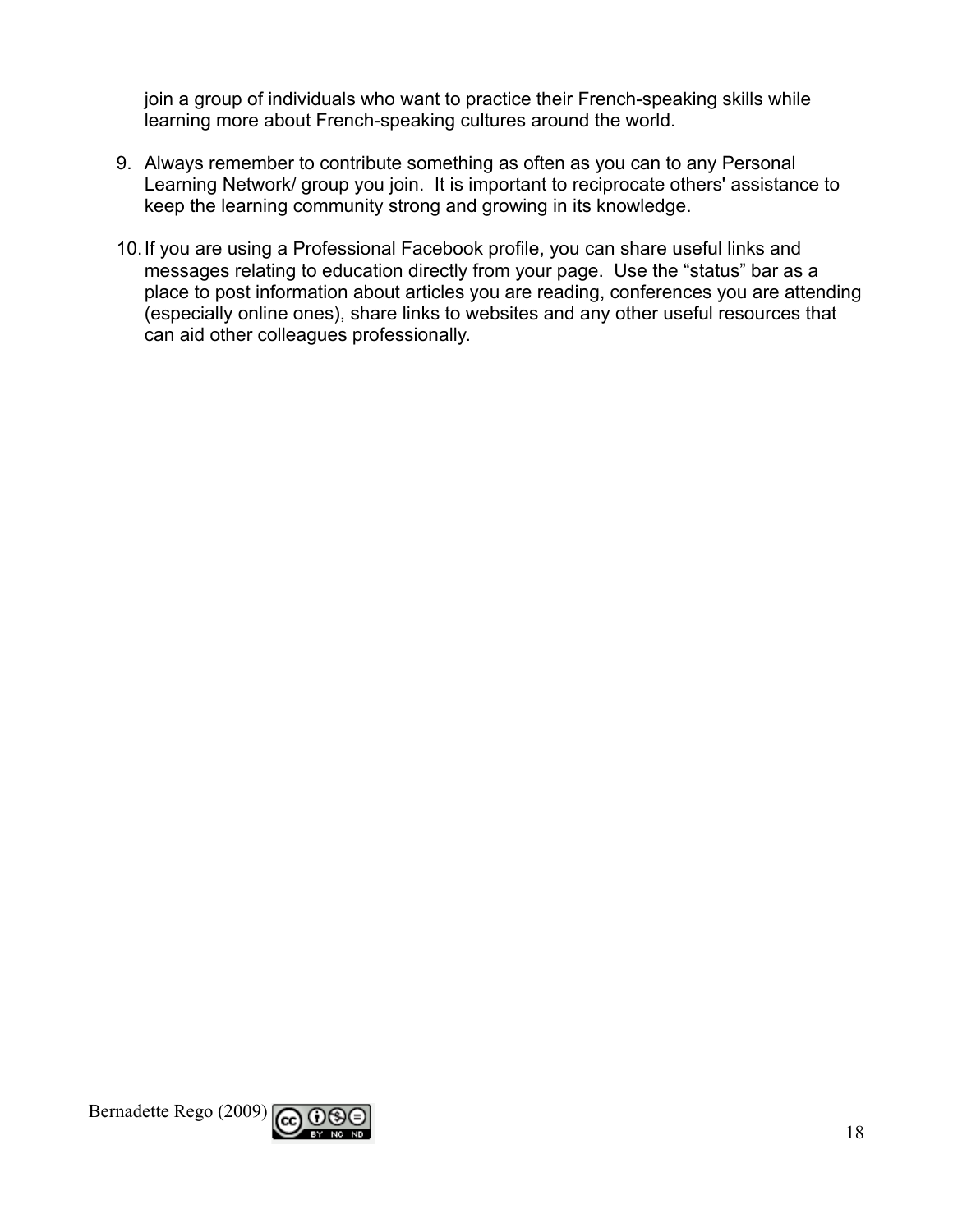### **Establishing Professional Boundaries with Students**

Students should understand that it is important they keep a respectful tone in their interactions with you on Facebook. Just as you would expect they respect your boundaries within the classroom, they need to honor the boundaries you establish online.

- 1. If you are allowing students to e-mail you via Facebook, ensure that you express what times you will be returning messages online. Thus if you do not wish to respond to emails on the weekend, you should inform your students of this.
- 2. Address students directly about any inappropriate language or material posted on your Facebook page. Remove such postings from your Facebook immediately.
- 3. If you intend to use any of the Facebook applications with students, please ensure that it relates to your role as their teacher. Avoid invitations to install applications that would not reflect a teacher-student relationship.
- 4. If you are uncomfortable with sharing any of your personal information with students (e.g. photos), do not succumb to doing so if students ask.
- 5. If you are going to "chat" with students online, ensure you set up "office hours" so that you are at will to end the conversation when the time is up. You may also want to set time limits on how long you speak with each student.

As a general rule, keep in mind that the manner in which you interact with students must reflect that of your role as a teacher.

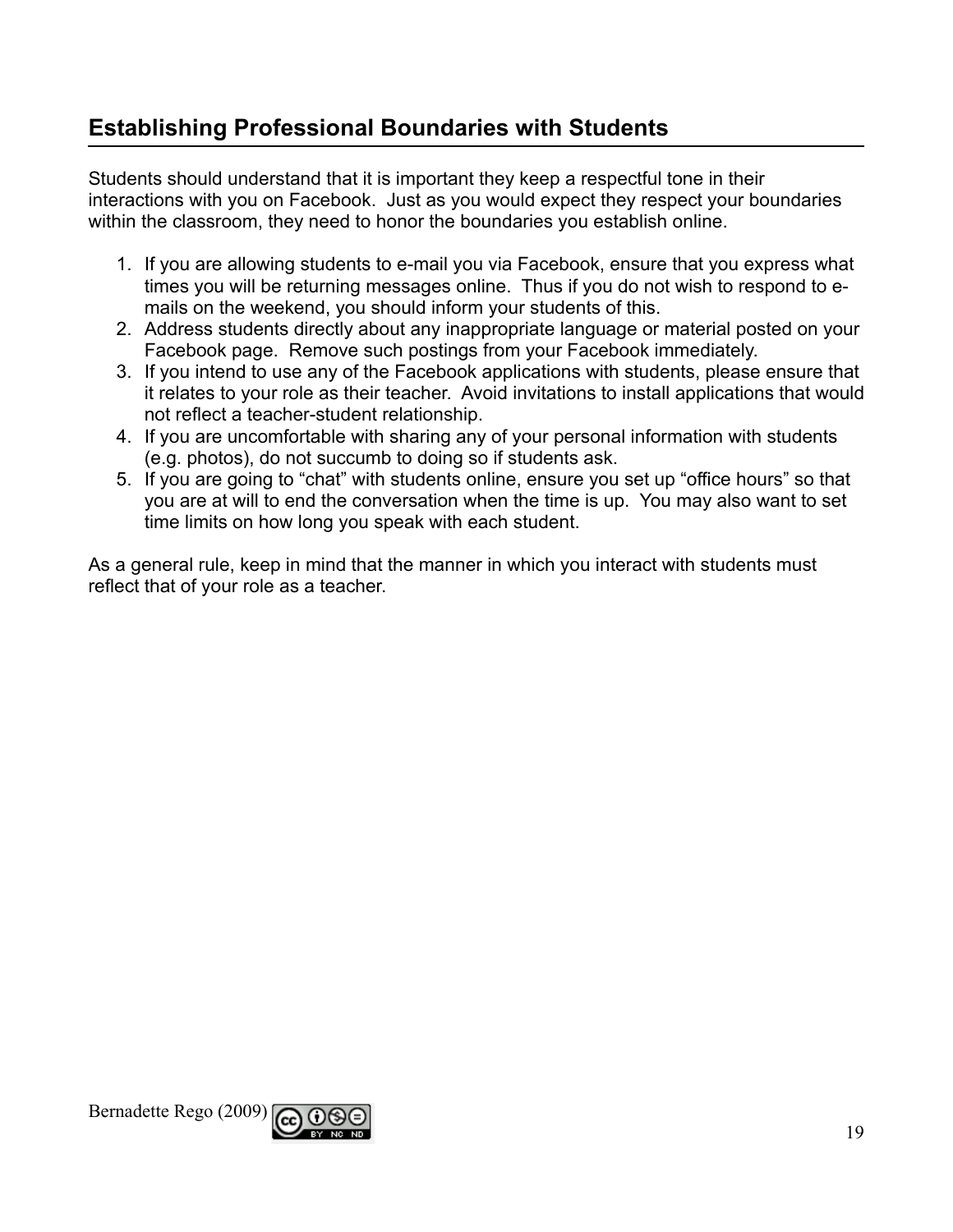### The Implications of Having Access to Student Information on **Facebook**

If you do interact with your students on Facebook, you are going to be privy to information that they have used to construct their online identities. You now will likely have significantly more knowledge of your student than would otherwise be available to you strictly in the school setting. The following are some implications that you should be aware of:

- 1. You will be able to see your student's profile picture and any other pictures they have posted on their profile page.
- 2. You will see who their "friends" are online if they have not filtered it to prevent you from seeing their friend list.
- 3. You will see comments posted on their wall
- 4. You will see comments they post on others' walls
- 5. You will see their status updates
- 6. You will see their information which could tell you everything from their date of birth to their hobbies and interests.
- 7. You will see what applications they install

The above implications I've outlined should serve as a reminder that you will need to be aware of any information that students make public knowledge which could be cause for alarm. Just as you would have the duty to report knowledge of a student at school that is concerning, you also must comply with that duty if interacting with students on Facebook. For example, if your 16 year old student is posting threatening comments on someone's wall or is posting obscene photos, it is your duty to inform the school of this.

Please inform your students that they need to be aware of information they post. In doing so, you are educating your students on how to develop a better understanding of good netiquette and how to establish a respectable online identity.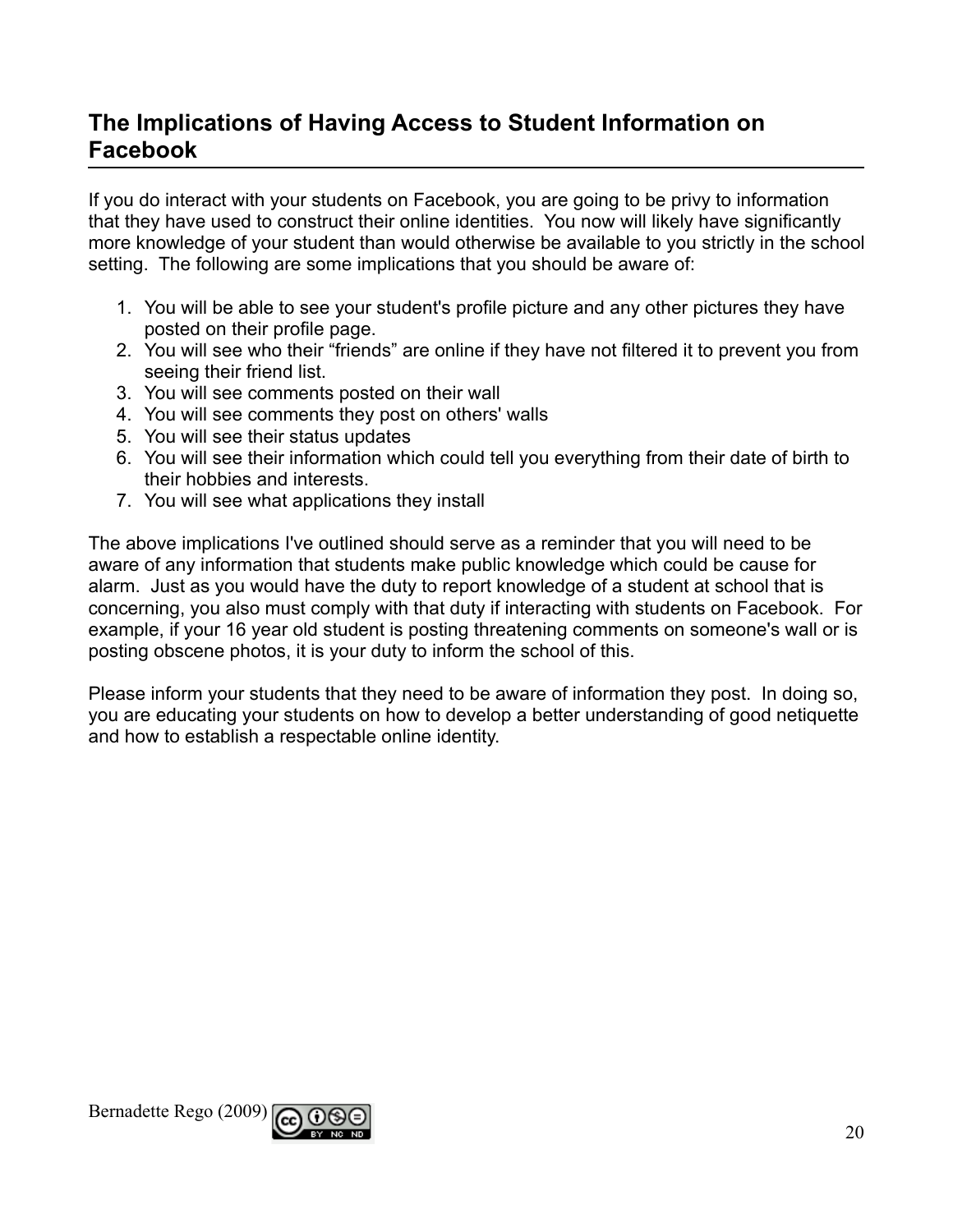### **Dealing with Colleagues on Facebook**

Interacting with colleagues online can be a great way to stay connected and get to know them better. Often, I have found colleagues being so occupied by their teaching duties that they are unable to make time to meet with other colleagues in the staff room. Having time to engage with them outside of school hours can be a great source of stress-release. However, As I've mentioned earlier in this guide, we must maintain professional conduct when interacting with colleagues online. Our conversations must be reflective of those which we would have in the school hallway in the presence of students, staff, and administration.

Understandably, there are times when we feel the need to vent our frustrations arising either from our professional or personal lives. Please be aware, though, that if you are needing to have such conversations, they should be done in privacy with colleagues. To post comments on a colleague's wall that could now potentially become public knowledge could have dire consequences. For example, if you are expressing your frustrations in relation to another colleague or student's parent on a colleague's page, that information could easily be relayed to the unintended party. Thus, it is best to keep those conversations limited to face-to-face contact.

Even sending an e-mail to a colleague is not suggested as it could be printed or forwarded and made public knowledge. Remember that anything you express in writing is now out there. Unless you feel very comfortable and trusting of a colleague, you should not send any correspondence that could impact your professional image.

Along the same lines, please refrain from engaging in unprofessional conversations initiated by colleagues online. If a colleague has posted something on your wall that is inappropriate, delete it from your page and express to him or her your discomfort with such material on your profile. In doing so you are doing both yourself and your colleague a favor. If they have emailed you about something that you feel is not appropriate to discuss, address them by stating you are uncomfortable with engaging in this discussion.